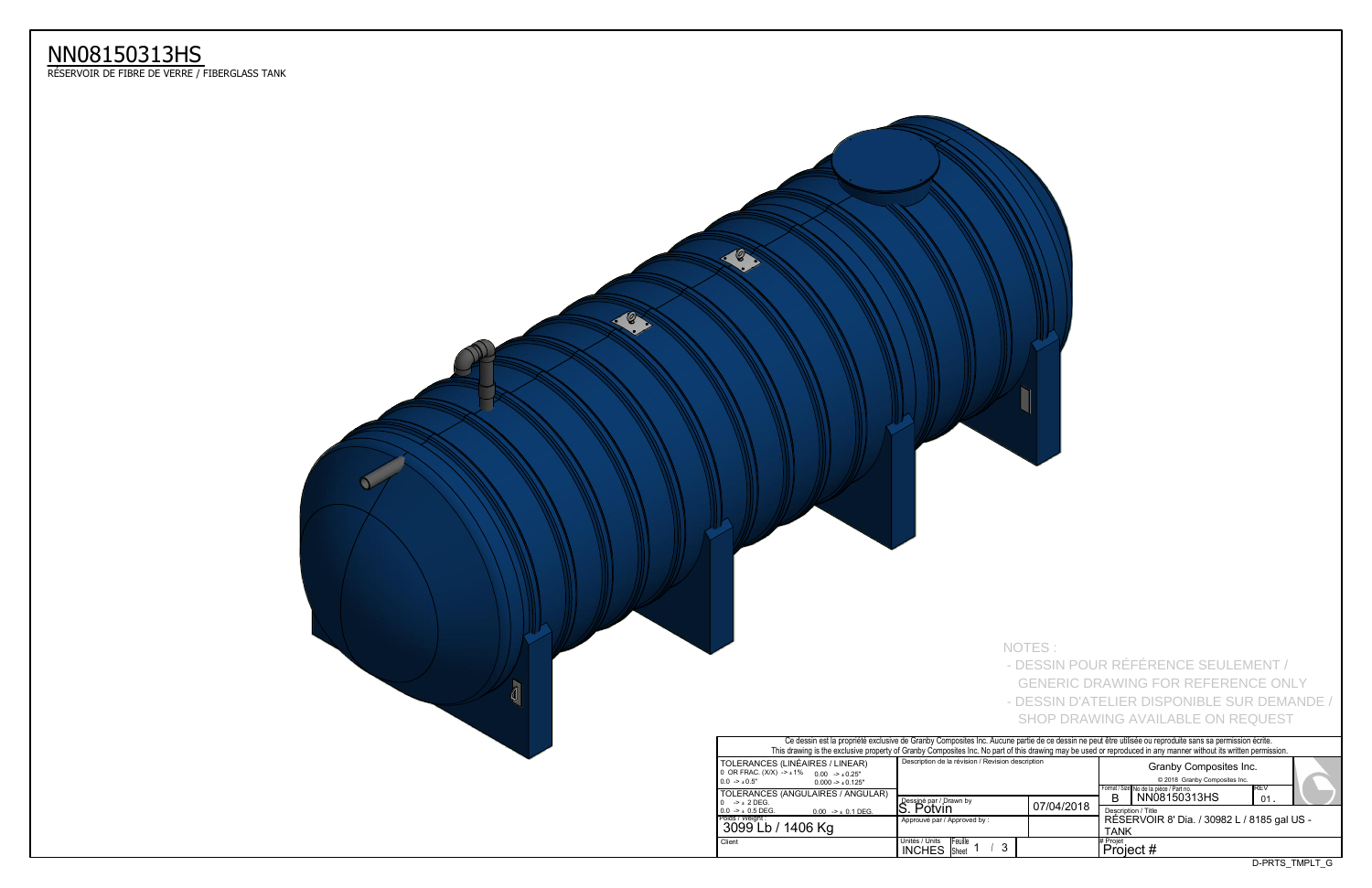| Item           | Numéro de pièce /<br>Part Number | Qté<br>Qty     | Description                                                 | Check<br>List | <b>PROPRIÉTÉS I</b> |
|----------------|----------------------------------|----------------|-------------------------------------------------------------|---------------|---------------------|
|                | ADP0000001                       | 2              | PLAQUES DE LEVAGE (Granby #AS1108) - LIFTING LUG            |               | N1 - Structure d    |
| $\overline{2}$ | BERCEAU08                        | 2              | BERCEAU - 8' - SADDLE                                       |               | Well draine         |
| 3              | BERCEAU08LUGS                    | $\overline{2}$ | BERCEAU AVEC ANCRAGES - 8' - SADDLE WITH LUGS               |               |                     |
| 4              | EV480                            |                | ENSEMBLE ÉVENT - 4" SCH. 80 - VENT KIT                      |               |                     |
| 5              | GMHE30-COVER00                   |                | COUVERCLE DE TROU HOMME BOULONNÉ - 30" DIA. FRP. - BOLTED   |               |                     |
|                |                                  |                | <b>MAN HOLE COVER</b>                                       |               |                     |
| 6              | MH-30 (6"L.)                     |                | TROU D'HOMME - 30" DIA. x 6" L. - MANHOLE                   |               |                     |
|                | PFV01414                         |                | PLAQUE ANTI-VORTEX 0.5" x 13.5" x 13.5" - ANTI-VORTEX PLATE |               |                     |
| 8              | TP80400G01 (31.5"L.)             | $\overline{2}$ | TUYAU PVC GRIS - 4" SCH 80 - PVC PIPE GREY                  |               |                     |
| 9              | TP80400G01 (9"L.)                |                | TUYAU PVC GRIS - 4" SCH.80 - PVC PIPE GREY                  |               |                     |
|                |                                  |                |                                                             |               |                     |

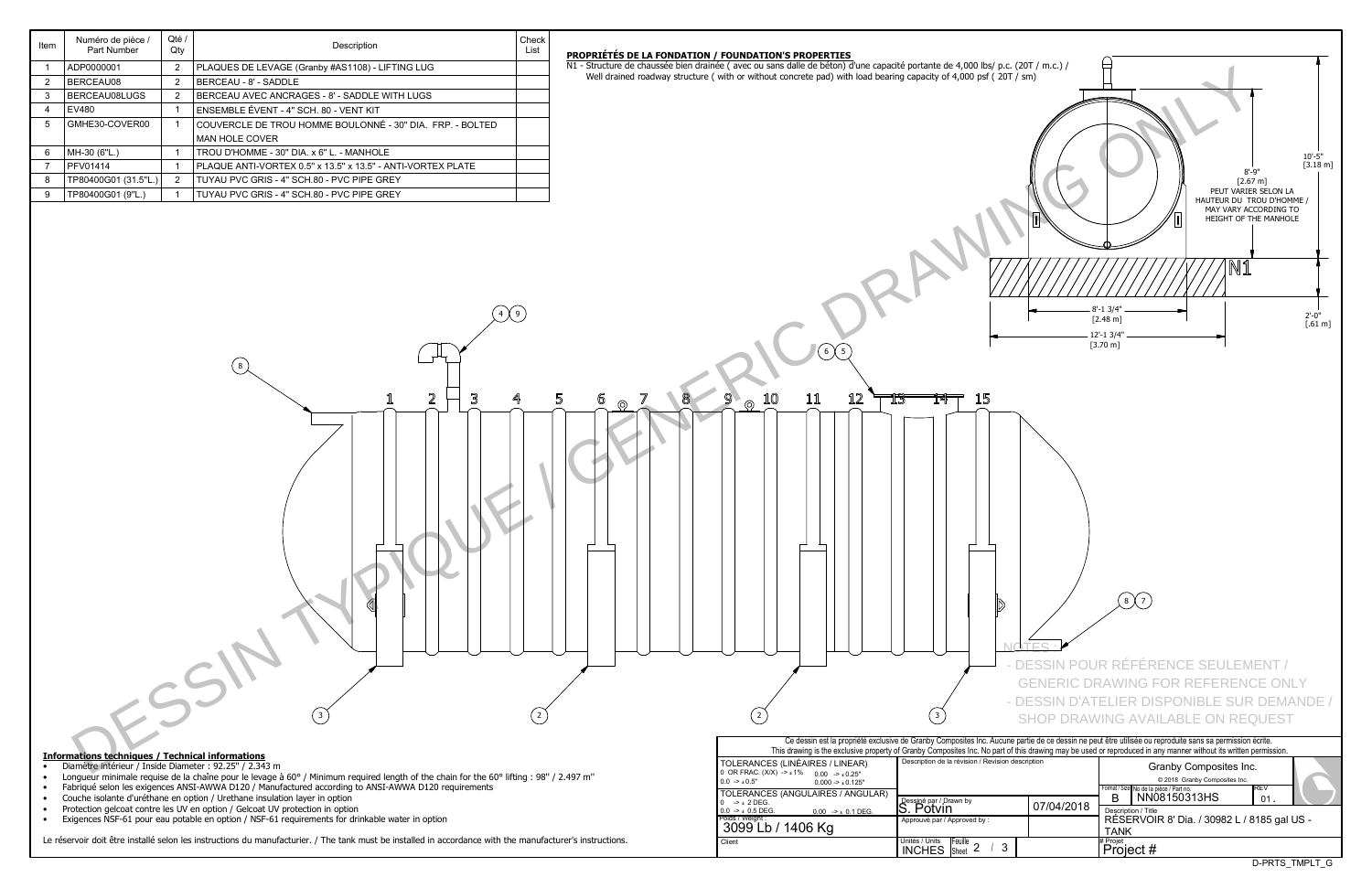

| $\bullet$<br>$\bullet$                                                                                |                                                                     | $5' - 6''$<br>$[1.68 \; m]$ |                                                                                                                                                                                                                                                                                                                              |
|-------------------------------------------------------------------------------------------------------|---------------------------------------------------------------------|-----------------------------|------------------------------------------------------------------------------------------------------------------------------------------------------------------------------------------------------------------------------------------------------------------------------------------------------------------------------|
| $17 - 1"$<br>$[5.21 \; m]$                                                                            |                                                                     | $NOTES_{22}$ -7"            | - DESSIN POUR RÉFÉRENCE SEULEMENT /<br><b>GENERIC DRAWING FOR REFERENCE ONLY</b><br>- DESSIN D'ATELIER DISPONIBLE SUR DEMANDE /<br><b>SHOP DRAWING AVAILABLE ON REQUEST</b>                                                                                                                                                  |
| S (LINÉAIRES / LINEAR)                                                                                | Description de la révision / Revision description                   |                             | Ce dessin est la propriété exclusive de Granby Composites Inc. Aucune partie de ce dessin ne peut être utilisée ou reproduite sans sa permission écrite.<br>This drawing is the exclusive property of Granby Composites Inc. No part of this drawing may be used or reproduced in any manner without its written permission. |
| $X) -\pm 1\%$<br>$0.00$ -> $\pm 0.25$ "<br>$0.000 \rightarrow \pm 0.125"$<br>S (ANGULAIRES / ANGULAR) |                                                                     |                             | Granby Composites Inc.<br>© 2018 Granby Composites Inc.<br>Format / Size No de la pièce / Part no.<br>REV                                                                                                                                                                                                                    |
| $0.00$ -> $\pm$ 0.1 DEG.                                                                              | Dessiné par / Drawn by<br>S. Potvin<br>Approuvé par / Approved by : | 07/04/2018                  | NN08150313HS<br>В<br>01.<br>Description / Title                                                                                                                                                                                                                                                                              |
| / 1406 Kg                                                                                             | Unités / Units                                                      |                             | RÉSERVOIR 8' Dia. / 30982 L / 8185 gal US -<br><b>TANK</b><br># Projet                                                                                                                                                                                                                                                       |
|                                                                                                       | Feuille 3<br>$\mathfrak{Z}$<br><b>INCHES</b>                        |                             | Project #<br>D-PRTS_TMPLT_G                                                                                                                                                                                                                                                                                                  |